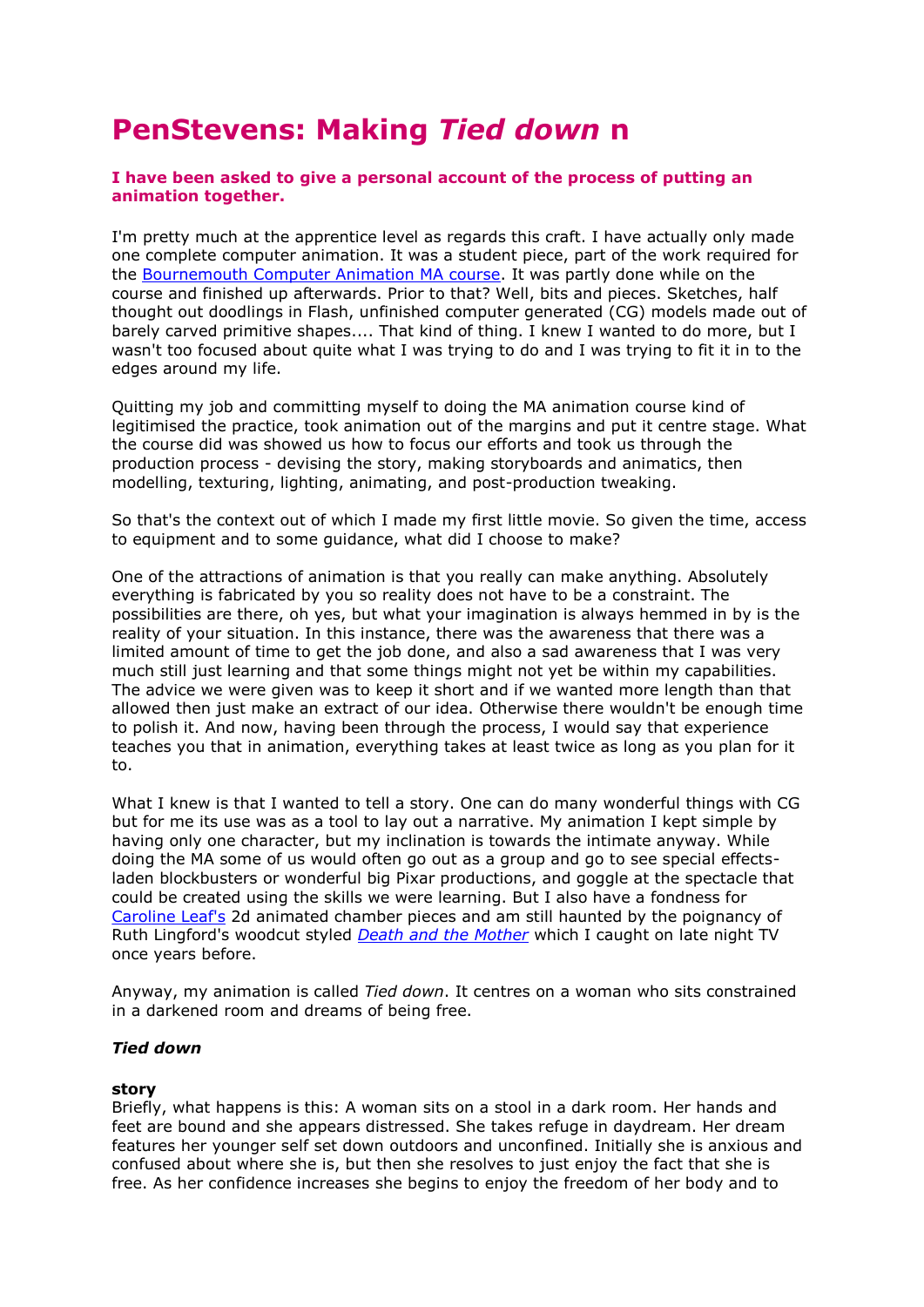dance and leap about.

In the course of her dance she notices a dandelion seed puff (not sure what one calls these really but you see them floating about all over the place in the summer). She playfully tries to catch it but misses and watches it drift up into the sky. This draws her attention to the sun filled beauty of her surroundings. It is the complete opposite of her dreary existence inside the room, and drinking it in fills her with renewed vigour.

[Click here](http://www2.brunel.ac.uk/about/acad/sa/artresearch/entertext/issues/entertext4_1/openWindowWish%28%27popup_wish.htm%27%29) to see the dandelion puff sequence (please note I have used a much reduced frame rate here to reduce file size for the web, so movement is much more jerky than in the finished piece).

In her dark prison, her ecstatic smile fades as she remembers her true circumstances. As she awakens from her reverie she turns wistfully towards the light streaming through the window, trying to capture her mood of only moments before. But a spider's web is stretched across the pane reinforcing the idea of constraint. Not only that, but a dandelion puff similar to the one that entranced her within her dream is caught fast in its strands. Even the symbols of hope from her dream have been trapped once outside of it. Her head flops down in despair.

I decided against giving any sort of back story to explain why she is in this predicament. I preferred to leave it open to interpretation. I think that the important idea to get across here is that she is constrained. The title of the piece *Tied down* suggests an additional possible reading that she is not simply physically constrained but perhaps psychologically. She is visibly younger in her dream which indicates that her dream is mingled with memory and a remembrance of a time when she felt more vital and less tied down. Her bonds could simply be a metaphor for the constraints placed upon one by the responsibilities and experiences of maturity. Either that or for the loss of physical flexibility that comes with age.

I guess I was aiming for a kind of wistfulness, the sweetness of nostalgia. This became more personal for me when, while working on the animation my Dad became ill and died. Seeing him all incapacitated in a hospital bed, tubes sticking out of him made me think a lot about how life can wear you out, and how sweet life is before that happens. The animation is, incidentally, now dedicated to him.

So this is the animation that I felt I wanted to make at that time, for a number of reasons. I think it's important to find a theme that resonates for you because the animation process is so long and laborious, that you will end up living with it for quite a while. I do hope though that I can come up with a happier, more life-affirming storyline next time.

# **character**

There is only one character - the woman, Tris. I knew that she was going to dance about and so needed to have limbs long enough to make eloquent movements. (Brian Taylor, creator of *[Rustboy](http://www.rustboy.com/)*, has talked about how he has had to "cheat" shots with clever camera cropping so that it doesn't show that it's physically impossible for his character to do some of the actions he's required to perform, with his short limbs). At the same time I didn't want her to have some sort of tall, hard, athletic dancer's body. While it is true that an attenuated figure would accentuate the grace of her movements, I actually wanted her to feel much less polished than that. She should be seen to be groping her way through her feelings and movements rather than giving a performance. She is an ordinary woman with a body with all the usual imperfections, and so she is a little dumpy in build, with a not quite flat stomach and a broad bum.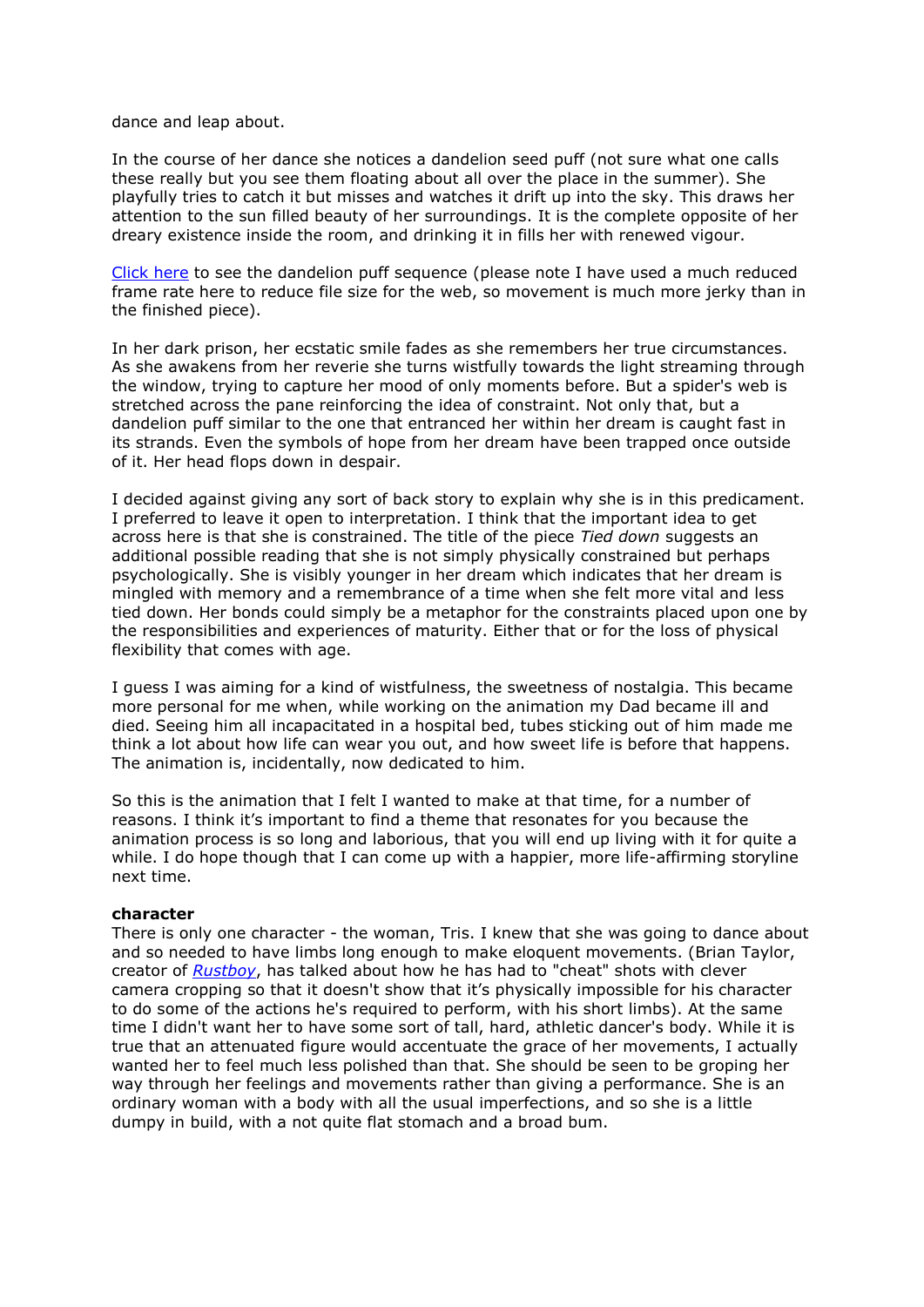I chose to not make her completely realistic. I gave her a quite large, round head. It is quite often the case that cartoon characters have larger heads than is normal in relation to the size of their bodies. It increases the cuteness factor, because it is nearer the dimensions of a child. I was not particularly concerned with making Tris cute, but I did want her to look vulnerable and a hint of childlikeness would certainly contribute to that. At the same time it was important that she plainly be a mature woman (particularly after all the comments I got on campus about bondage etc when I announced that she would spend the duration tied up) and so I had to play around quite a bit with the modelling, thickening her body until I felt her shape was right.

Her feet I left bare. Although this meant that I had to model them in more detail than I would have if I'd clad them in simple boots, I felt that naked feet would add to her air of vulnerability.

(Of course, another reason for not choosing to depict her in a hyper realistic style is that to do so convincingly is hard. To achieve something of the gorgeous solidity of Liam Kemp's *[This Wonderful Life](http://www.this-wonderful-life.com/)* would take no mean skill. One must really know the craft. And the more realistic one tries to be the less forgiving an audience will be of imperfections. A little abstraction provides some protection from expectations.)

# **facial expression**

When designing Tris in my sketchbook, I found that it was when I determined the placement of her eyes on her face that she started to feel like she had a personality. I found that placing her eyes quite low down gave her a very melancholy, lugubrious air, which was just what I was after. I suppose it's because low down eyes make her always look like she's peering upwards from a head bent downwards. Another character I've seen that pulls the same trick is the Fleischer Brothers' *[Betty Boop](http://www.brightlightsfilm.com/16/betty.html)* (who's certainly not always sad, but always looks a little vulnerable).

She has quite big eyes. I have read that much of the emotion of the face is conveyed by the eyebrows, but I have nonetheless decided not to give her any. I have tried to keep her face quite simple. In any case, her eyelids are sometimes slanted in an echo of the shapes her eyebrow would have taken. If she were angry, or perhaps furrowing her brow in concentration, her eyelids would slant upwards from the centre. When she is sad they slant downwards. And when she is afraid her eyelids shoot up making her eyes wide. Mostly her expression is sorrowful and the kohl pencil at the corner of her eyes accentuates their downward droop.

To make facial expressions in computer animation what you have to do is re-model copies of the mesh of the head to create a number of extreme face blendshapes which you then morph between. Often you use a combination of them. In these instances the remodelling is mostly around the mouth area, but also involved, where appropriate, puffing out the cheeks and more deeply defining the nasolabial folds (the creases that come out the sides of the nose and go down to the sides of the mouth). I also did some additional shapes that focused on the forehead area. The furrowed brow was probably the most effective.

For the scenes where she appears older I made her nose bigger (nose cartilage just keeps on growing as the years go by) and sagged her neck flesh. I also put crow's feet by her eyes, greyed her hair a little and tried making a more creased face bump texture.

# **animation**

There's not a huge amount of physical animation in the room sequences. She is after all, tied up. The middle sequence however, where she dances, took some planning.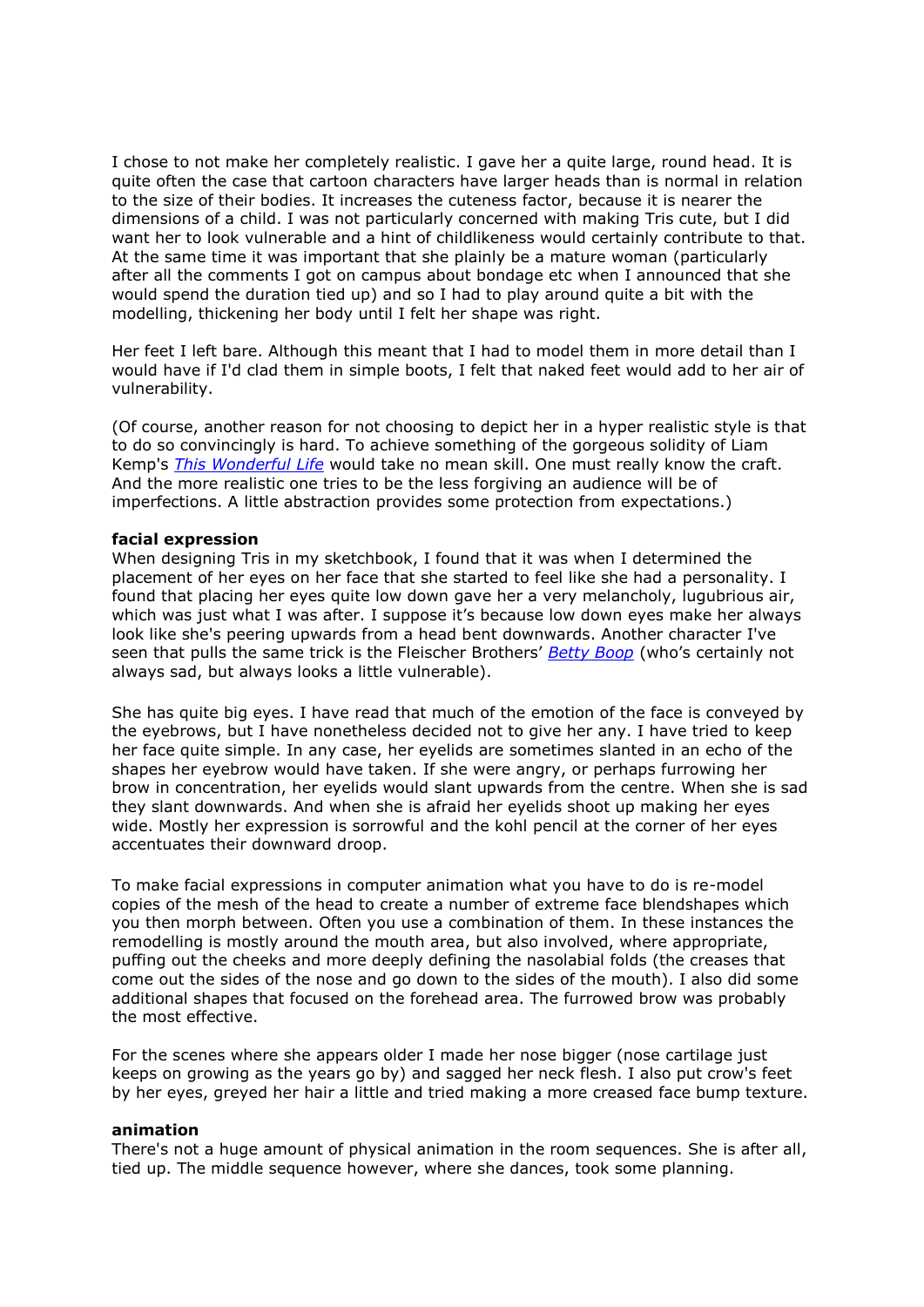What I did was I tried out some poses in front of the mirror, taped myself doing it with a small video camera and made sketches. This I did, purely because I was the most readily available reference resource for myself. I'm no choreographer and when I had a friend point the camera at me I got quite self-conscious and became rather clumsy. I fared a little better when I employed a tripod but then I kept leaping out of shot. It was all a somewhat faltering process, but ultimately much of the action did get plotted out at this stage. This isn't immediately obvious when one views the animation as the camera angles vary so I thought I would illustrate the relationship by showing some stills here with their corresponding poses from the animatic.

#### [Click here](http://www2.brunel.ac.uk/about/acad/sa/artresearch/entertext/issues/entertext4_1/openWindowSwf2%28%27popup_ani02.htm%27%29) to see dance animatic

I tried to find poses that would make her look fearful and ill at ease for the first part of the dream. I did some research in front of the mirror but also by reading some books about body language. I had her make several gestures that apparently would've been a dead giveaway about her mood to someone well versed in this. She puts her fingers in her mouth and hides her face behind her hand, tucks one leg behind the other, and hunches her shoulders forward. She also holds herself tightly and rocks, a movement we apparently often make when we crave reassurance. Everything about her is tense.

Then I have her look at her hands and register the fact that she can now move them. Her hands are bent back to expose her naked wrists.

A close-up of her face shows her getting determined to move on and the tightening of her fist shows her stiffening her resolve.

It was hard to decide how her dance should go. I wanted there to be leaping and whirling and big wide expansive movements. She should look confident, her shoulders back, her face wearing cheeky winks and grins.

The feet swivelling move always raised a laugh when I showed people the animatic. I found it a difficult move to achieve convincingly though. It helped when I lent more weight over the toes and then over the heels as she swivelled but I remain not completely satisfied with it.

Her leap is one of her most extravagant moves and so I do also try to squash her right down before she takes off for contrast, and then I hold her in the air for an extra beat.

Animation is one of those skills that can really only be improved with much practice, so I'm not overly embarrassed that I've so far only managed to create quite clunky movements. Like I said, this is my apprentice work.

#### **lighting and sets and colour**

The structure of *Tied down* is pretty simple. It is composed of contrasts - reality, dream sequence, reality, working together with darkness, light, darkness.

# **reality**

In the beginning and end sections she is in a room. It's quite starkly furnished - just the stool she sits on and bare floorboards. Everything is quite muted in tone - not quite sepia tinted, but, after a little judicious tweaking in Shake (compositing software), leaning in that direction. Sepia tinting can perhaps evoke a feeling of age - like faded old black and white photos. It can accentuate the fact that in these scenes she is a bit older.

This stands in contrast to the central dream sequence which is more colourful. She is younger there and I'm told that our eyes see everything more brightly coloured when we're younger, that it is with age that our visual palette dulls. In *The Wizard of Oz* -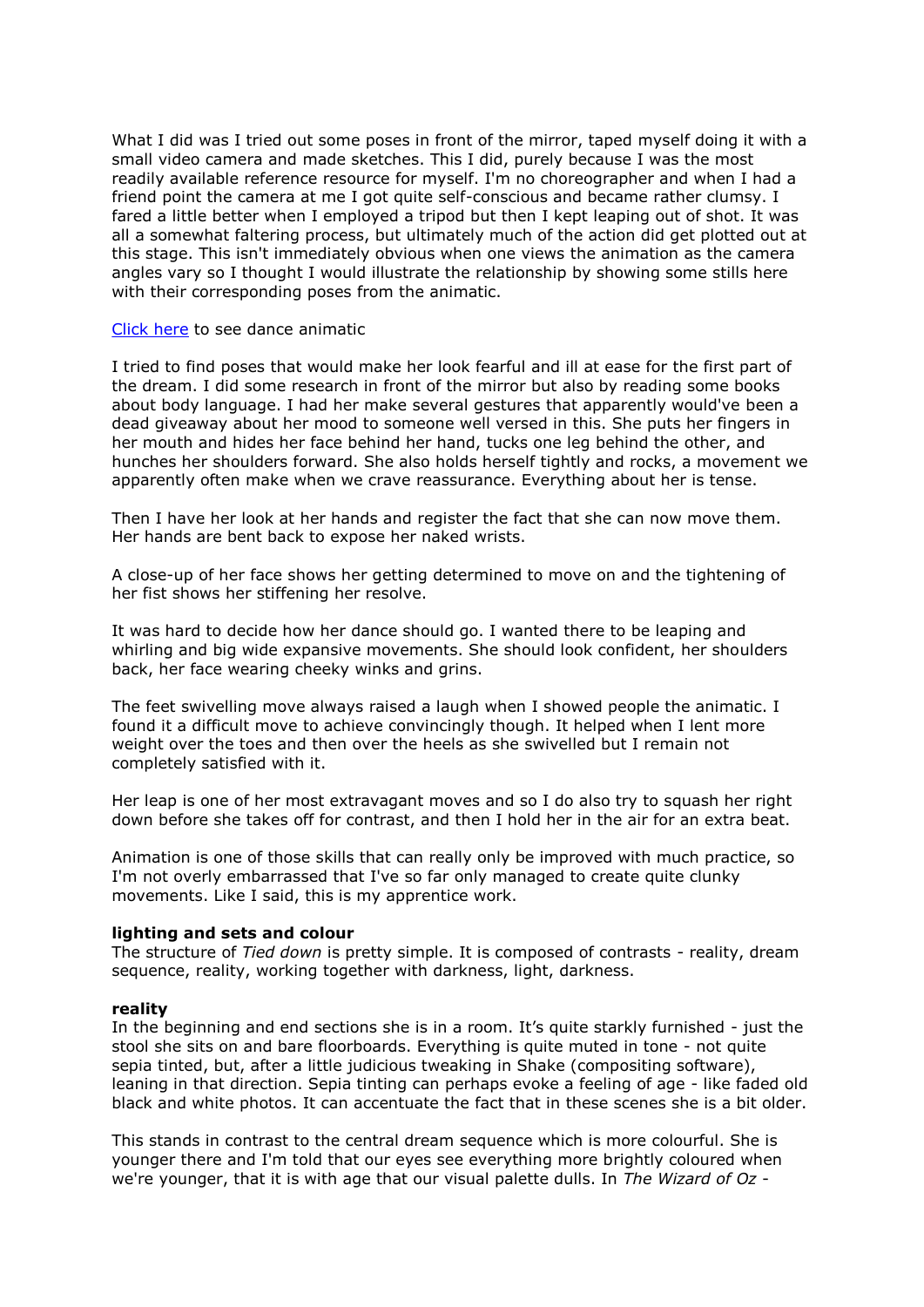probably one of the most famous "...and it was all a dream" movies - only the dream is in colour. Reality is in black and white. Reality is drab in comparison.

The lighting is used to underline what's going on. Inside the room is dark. There is a shaft of volumetric light which indicates freedom beyond the window. Admittedly, that is something of a cliché - can you think of a prison movie that doesn't have the obligatory shafts-of-tantalising-light-through-barred-window shot? Still, that means that I'm borrowing from an established visual vocabulary here and when, towards the end, Tris stares forlornly at the window, what she is feeling should be readily understood.

# **dream**

The section within her daydream is more brightly coloured than the room sequences. There is a shot of the sun shining early on (which is actually just a white sphere with a glow applied) and its brightness should be reinforced by the next shot where it causes the bewildered Tris to squint.

Initially, when she is anxious everything is tinged with grey to match her mood, but once she gets going it should all become quite sunny.

I took a while deliberating over how the dream landscape should appear. At first I thought I would just have a blank white space, but pretty soon I felt the ground needed some sort of tooth to it or it could look terrible and plasticky - a common pitfall with careless CG work. In any case I decided that I really did quite want to put in the motif about the dandelion seed puff. This meant I needed to have a meadow landscape dotted with the flowers that could plausibly have produced it. Then, after catching at it, it would be there for her gaze to light upon and ideally should be pleasant and bucolic enough to inspire her enthusiasm.

I suppose that something else could've stood as a symbol of freedom - the traditional bird perhaps or a butterfly, but it would've been harder to have the motif then recur within the room setting. They would have required much more modelling and animation effort as well. The dandelion puff is just particle hair animated along a path, a relatively simple process.

From this point on I try to stress how wonderful she feels to be outside and carefree so I can get a really poignant contrast when she's wrenched back to awareness. I deliberately over saturate the last part of the dream section and push up the gamma levels to really just flood the terrain with colour.

# **back to life, back to reality**

Back in the room it is dark once more, except for the shafts of light that stream through the window. In any case, the plunging downwards of her mood corresponds to the dark.

Click here to see a clip of the end sequence.

# **End musings**

*Tied down* was made using the software Softimage XSI and Shake. I also went on to make up the music that plays over it. It's only a minute and a half but it is equal to a year of my life. It is far from perfect, but it is mine. For me, perhaps that is part of the appeal of making an animation - the selfish delight in making a thing that is wholly your own. It is film-making without actors - you make your own, and you are director, cinematographer and editor too.

I have found that I feel a certain glow when someone identifies the character with me. A friend watched it and said when Tris first starts to dance she is somehow reminded of the way that I myself move. I imagine it's the bum wiggle. But I found myself briefly wanting to rework the rest of her dance to also be more blatantly imbued with my style.